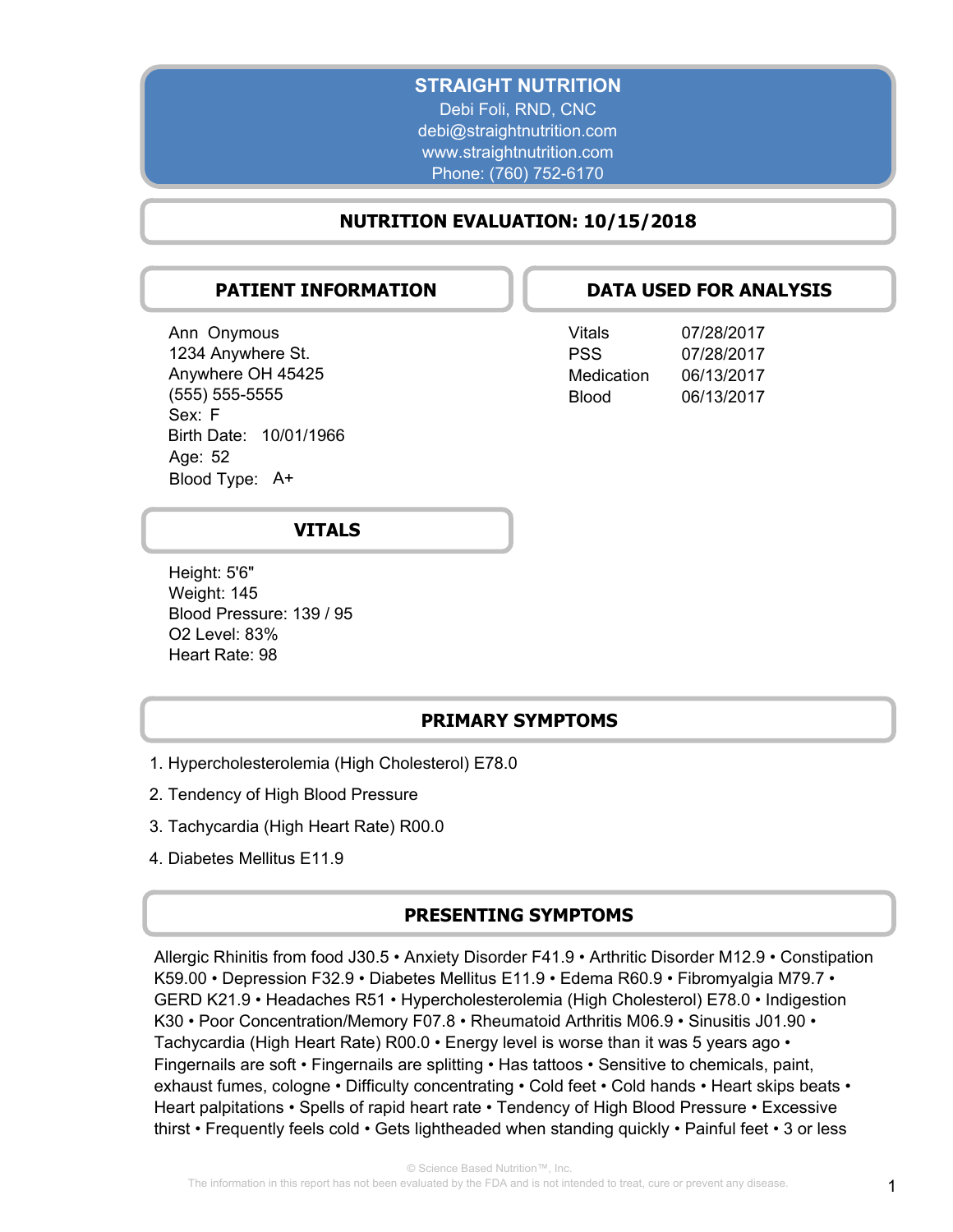bowel movements per week • Abdominal gas • Belching and burping after eating • Indigestion in 2 hours or more after meals • Irritable Bowel • Tends to constipation • Drinks alcohol • Drinks caffeinated pop/soda • Drinks Decaffeinate Pop/Soda • Drinks 1 or more pop/sodas per day • Frequent use of Artificial Sweeteners • Amalgam dental fillings • Bitter taste in the mouth in the morning • Frequent fever blisters • Frequent sore throats • Glands often swell • Tongue has grooves or fissures • Tongue is coated • Frequent headaches • Frequently feels faint • Frequent colds • Frequent sinus infections • Post nasal drip • Bruises easily • Problems with Eczema • Urinates more than 2 times per night • Frequent bladder infections • Frequent urination • Troubled by urgent urination • Abnormal cycle >29 days and/or <26 days • Breast Fibroids • Excessive menstrual flow • Retains fluid during periods

# **PRIMARY FINDINGS SUGGESTIVE OF**

- 
- 
- Thyroid Considerations Anemia and Possible
- $\blacksquare$  Noted Blood Values
- Diabetes Gastro/Intestinal dysfunction
- Vitamin D Deficiency Inflammation of Liver
	- **Hemochromatosis**

The purpose for this nutrition and lifestyle program is to create an optimum environment in which your body can heal and repair itself. This is achieved by eliminating foods and toxins, which adversely affect the body, and by providing nutrients that the body may be lacking.

## **MEDICATIONS**

- Acetaminophen Occasional. **Diflucan 6 months 2 years.**
- Glucophage 6 months 2 years. Lipitor Less than 6 months.
- $\blacksquare$  Naproxen Oral 6 months 2 years.  $\blacksquare$  Prilosec More than 2 years.
- Zetia More than 2 years.
- 
- 
- 

## SIDE EFFECTS OF MEDICATIONS

- **Acetaminophen (**Otherwise known as Tylenol) is indicated for use in treating minor aches and pains for pain/arthritis & Panadol. **Side Effects**: hepatitis; hives; decreased blood platelets; decreased white blood cells; discolored spots and small elevations of the skin. **Possible Nutrients Depleted**: Glutathione.
- **Fluconazole Oral** (Otherwise Known As: Diflucan) is used to treat fungal and yeast infections. **Side Effects**: nausea; vomiting; diarrhea; stomach pain; headache; dizziness; and hair loss. **Possible Nutrients Depleted**: Magnesium and Potassium.
- **Glucophage** (Otherwise known as Metformin) is indicated as an adjunct to diet to lower blood glucose.

**Side Effects**: diarrhea; nausea; vomiting; abdominal bloating; flatulence; anorexia; unpleasant or metallic taste; rash/dermatitis; & subnormal serum vitamin B 12 levels.

**Possible Nutrients Depleted**: Coenzyme Q10, Magnesium, Folic Acid, Vitamin B12 and B1.

■ Lipitor (also known as Atorvastatin) is used to treat cholesterol problems.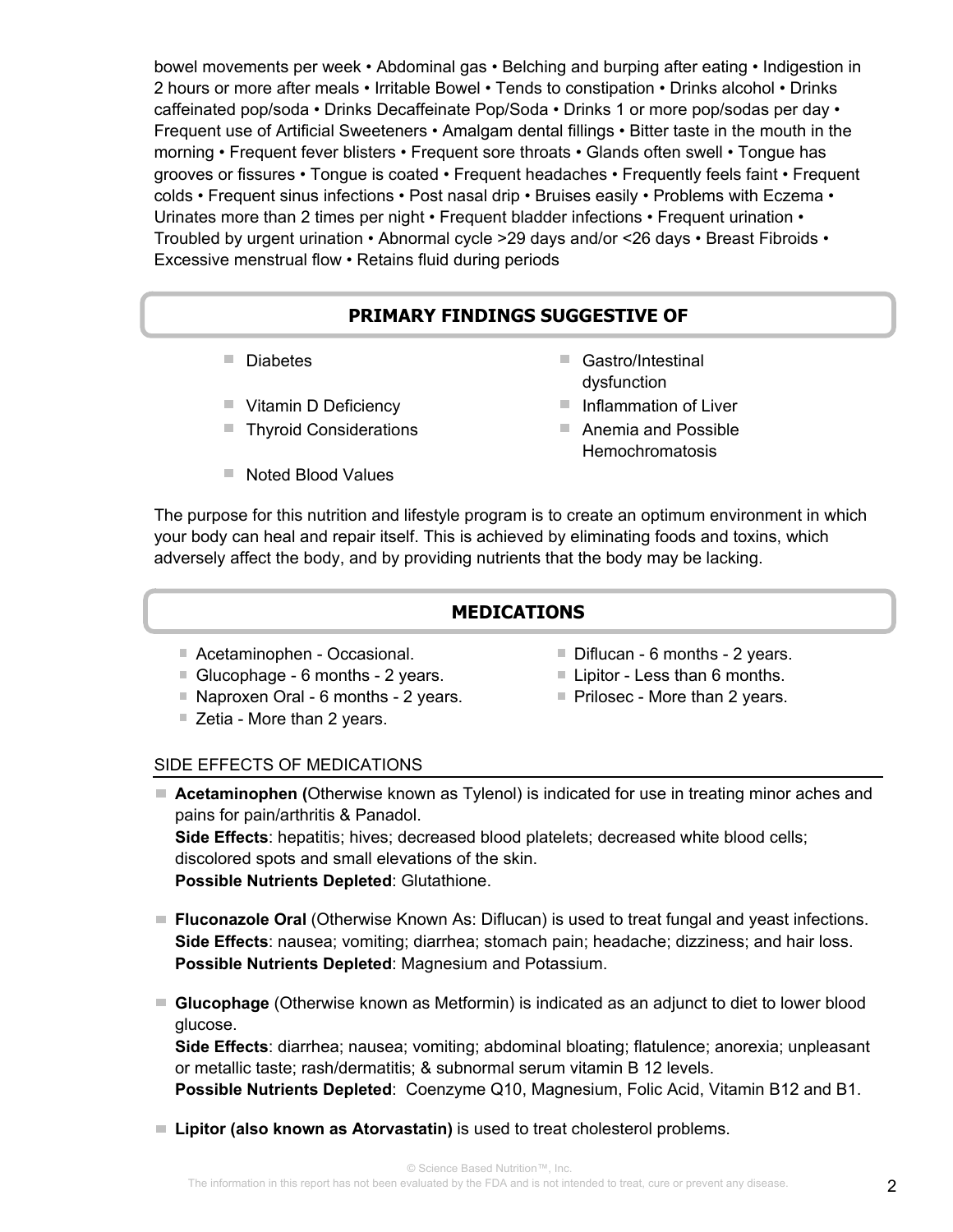**Side Effects**: liver dysfunction; adrenal failure; diffused muscle pain; muscle tenderness; weakness; malaise, fever; myopathy; muscle disease; edema; digestive problems; gastritis; colitis; vomiting; ulcers; bleeding gums; bleeding ulcers; hepatitis, pancreatitis; gall bladder disease; asthma; decreased libido; leg cramps; bursitis; itching; alopecia; dry skin; acne; cystitis; hematuria; kidney stone; breast tenderness; various hemorrhage; loss of taste; palpitations; migraines; arrhythmia; and gout.

**Possible Nutrients Depleted**: Vitamin A, Vitamin D, Vitamin E, Vitamin K, Vitamin B12, Calcium, Folic Acid, Iron, Magnesium, Potassium, and CoQ10.

**Naproxen Oral** (Otherwise known as Anaprox & Naprosyn) is used to relieve pain and inflammation associated with various conditions.

**Side Effects**: constipation; heartburn; abdominal pain; nausea; dyspepsia; diarrhea; stomatitis; headache; dizziness; drowsiness; lightheadedness; vertigo; skin eruptions; ecchymosis; sweating; purpura; tinnitus; hearing disturbances; visual disturbances; edema; dyspnea; palpitations; thirst; abnormal function liver tests; colitis; gastrointestinal bleeding and/or perforation; hematemesis; jaundice; pancreatitis; melena; vomiting; glomular nephritis, hematuria; hyperkalemia; interstitial nephritis; nephrotic syndrome; renal disease; renal failure; renal papillary necrosis; agranulocytosis; eosinophilia; granulocytopenia; leukopenia; thrombocytopenia; depression; dream abnormalities; inability to concentrate; insomnia; malaise; myalgia; muscle weakness; alopecia; photosensitive dermatitis; urticaria; skin rashes; hearing impairment; congestive heart failure; eosinophilic pneumonitis; anaphylactic reactions; angioneurotic edema; menstrual disorders; chills and fever; aplastic anemia; hemolytic anemia; aseptic meningitis; cognitive dysfunction; epidermal necrolysis; erythema multiforme; Steven-Johnson syndrome; non-peptic gastrointestinal ulceration; ulcerative stomatitis; vasculitis; hyperglycemia; hypoglycemia.

**Possible Nutrients Depleted**: Folic Acid, Iron.

**Prilosec** (Otherwise known as Omeprazole) is used to treat acid related stomach and throat problems.

**Side Effects**: gastric tumors; cancer; and impairment of fertility; headache; diarrhea; abdominal pain; nausea; dizziness; vomiting; rash; constipation; cough; fever; pain; fatigue; malaise; chest pain; tachycardia; bradycardia; palpitation; high blood pressure; edema; elevated liver enzymes (SGOT and SGPT); hepatitis; pancreatitis; anorexia, dry mouth; hypoglycemia; weight gain; muscle cramps; muscle and joint pain; muscle weakness; depression; hallucinations; confusion; insomnia; nervousness; tremors; apathy; anxiety; vertigo; skin inflammation; toxic epidermal necrolysis; alopecia; tinnitus; gynecomastia; and various anemia's.

**Possible Nutrients Depleted**: Vitamin B12, Folic Acid, Vitamin D, Calcium, Iron and Zinc.

■ **Ezetimibe** (Otherwise known as Zetia) is used to help lower cholesterol.

**Side Effects**: acute infection of the nose; throat or sinus; gall stones; chest pains; joint pain; muscle pain; back pain; low energy; cough; diarrhea; stomach cramps; muscle disease; hepatitis; inflammation of the gall bladder; acute inflammation of the pancreas; erythema multiform; hives; rash; abnormal liver function tests; depression; decreased blood platelets; dizziness; nausea; numbness; & tingling sensations.

**Possible Nutrients Depleted**: Vitamin A, Vitamin D, Vitamin E, Vitamin B12, Calcium, Folic Acid, Iron, Magnesium, Potassium, and CoQ10.

## **INTERPRETING ALL TEST RESULTS**

Your test results are color coded for ease of analysis: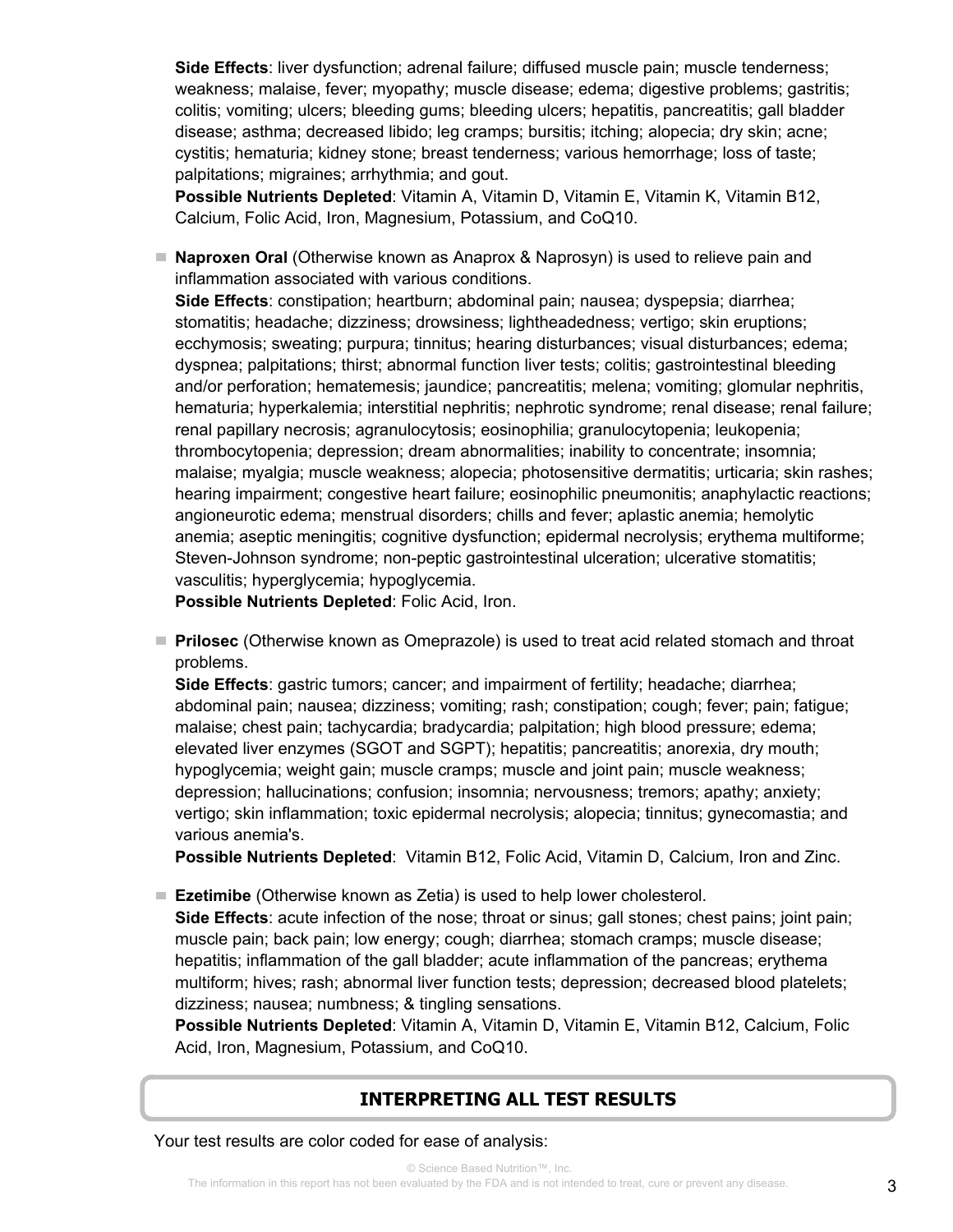Yellow = values are outside the healthy range but still within the clinical range Red = values are outside the clinical range Blue = values extremely higher or lower than the clinical range limits.

## INTERPRETING BLOOD LAB RESULTS

On the blood test results page found later in the report, you'll notice two columns on the right side of the page labeled "Healthy Range" and "Clinical Range". The clinical range is used by the medical community. Any values outside this range are indicative of a disease process. The healthy range is more narrow than the clinical range. Test values outside of the healthy range indicate results which are not as good as they should be. The tighter guidelines of the healthy range allows us to see signs of any developing diseases/conditions.

## **DIAGNOSTIC FINDINGS**

#### CORONARY RISK ASSESSMENT

- **Total Cholesterol:** 188 **HDL Cholesterol:** 63
- **LDL Cholesterol:** 87 **VLDL Cholesterol:** 18
- 

## **Coronary Risk Assessment: 2.98 Probably Protected**

The coronary risk is determined by taking the total cholesterol and dividing it by the HDL. To reduce your risk of cardiovascular problems a value below 4 is recommended. The Total Cholesterol is determined by adding the HDL, LDL, and VLDL together. Recent studies have shown a correlation between a high HDL and longevity. Think of HDL as the healthy cholesterol and generally the higher the better. LDL is the bad cholesterol, as it tends to plug the arteries. The VLDL is the very worst cholesterol and is more like sludge. Lower is better for the LDL and VLDL in determining coronary risk and overall health.

## **DIABETES**

The Glucose is normal and the Hemoglobin A1-C is high. Don't be misled by the glucose. This is diabetes. At this time, with the recommended vitamins and the Category 2 Diabetic Diet (found later in this report), the need for medication may be avoided. But closely following the program is vital. Significant change can occur within days.

NOTE to those currently on diabetic medication:

This reading could also be due to medication. A Category 2 diabetic diet is recommended. Test your glucose regularly, record it and report it to the doctor. It is possible and probable that as the body gets healthier, the dosage of medication will need to be reduced. Be sure and get retested. Significant change can occur within days.

#### **This finding is supported by:**

High Blood LDL Cholesterol • Low Blood Chloride • High Blood Magnesium • Low Blood Phosphorus • Low Blood Total Protein • High Blood SGPT (ALT) • High Blood GGT (r-GTP) • High Blood Ferritin • High Blood Total Cholesterol

## **This finding is associated with:**

Presenting symptoms - Edema R60.9 Medications Taken - Naproxen Oral

**Nutrients Recommended:** Glucoset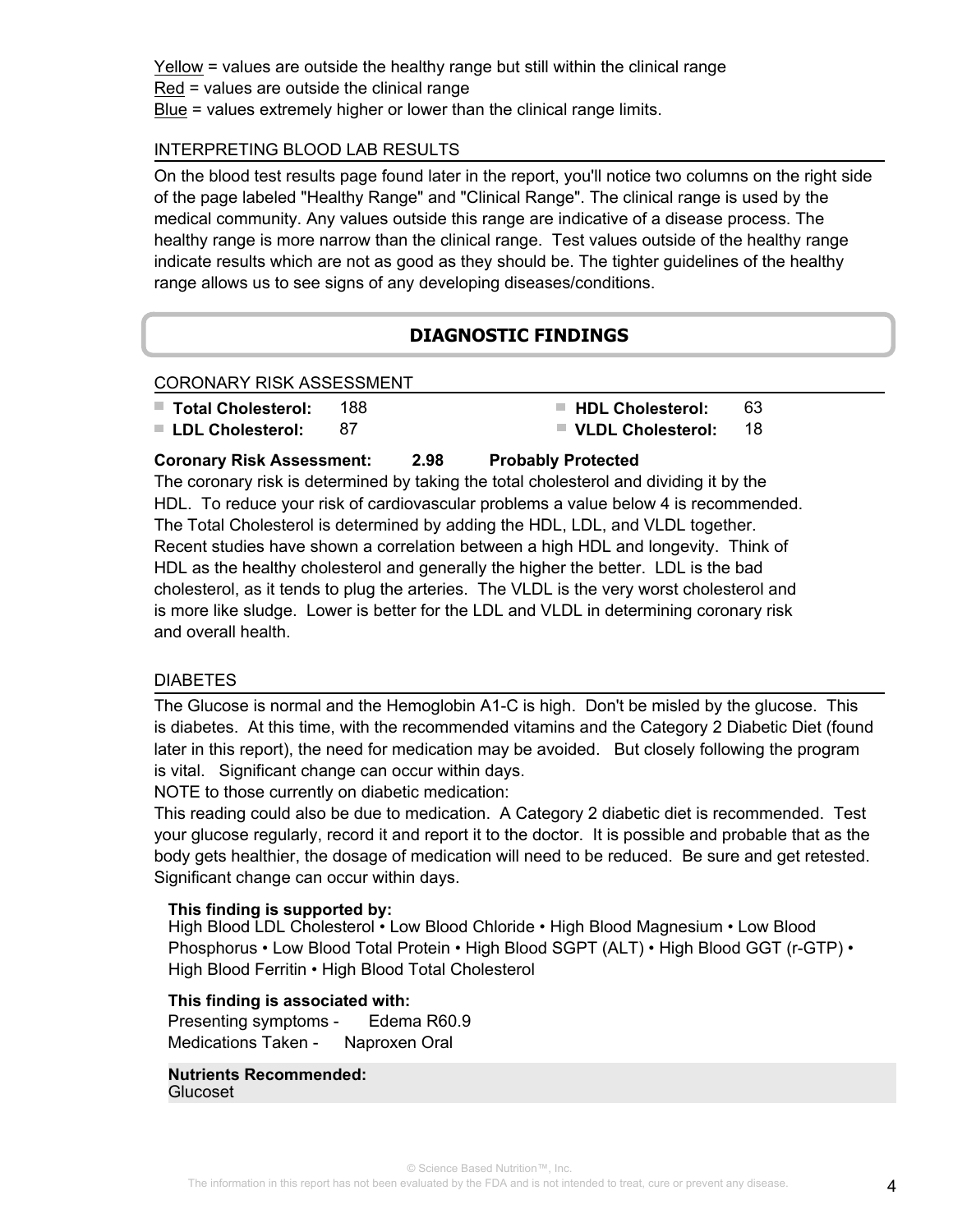## GASTRO/INTESTINAL DYSFUNCTION

The Chloride is low and the Calcium, Globulin, Total Protein, and Albumin are a little low. This is most likely due to poor digestion and/or low protein/high carbohydrate diet and seen in edema, malnutrition and malabsorption. Chloride, an electrolyte, is necessary for proper metabolism and digestion, especially the digestion of protein. A low Chloride is often due to loss of fluids from vomiting, diarrhea, sweating or high fevers but also drugs such as bicarbonates, corticosteroids, diuretics and laxatives can cause a loss of Chloride. Various vague symptoms of malaise or just not feeling well might occur. Chloride is regulated by the kidneys and helps control the acid and base balance in the body. Avoiding caffeine and alcohol is advised, stay well hydrated and digestive enzymes containing Chloride might be of benefit.

Many drugs or medications can cause or contribute toward any of these findings. Globulin, a type of protein, is important for a strong immune system and to fight disease. Albumin, another type of protein, helps with the transport of nutrients and is important for healing and repair. One out of every four bites of food you eat (25%) should be of a protein source, preferably more plant based protein such as seeds, nuts, beans and sprouts. Eggs and even some fish, chicken, turkey and possibly small amounts of red meat may be beneficial.

#### **This finding is supported by:**

Low Blood Albumin • High Blood SGOT (AST)

### **This finding is associated with:**

Abdominal gas • Belching and burping after eating • 3 or less bowel movements per week Presenting symptoms -

Medications Taken - Lipitor • Prilosec • Naproxen Oral • Zetia • Diflucan • Glucophage

#### **Nutrients Recommended:**

Betaine Plus • Bio-Dophilus • SBN Calcium MCHC 250mg

## VITAMIN D DEFICIENCY

The Vitamin D 25 Hydroxy blood test is a little low. Levels less than 32 ng/mL have been shown to significantly reduce intestinal calcium absorption, reduced bone density, reduced immune system, increased insulin resistance and risk of many types of cancer. This is the best way to determine true Vitamin D status. Minimal levels should be at least 50 ng/mL. Increase sun exposure and/or take Vitamin D.

#### **This finding is associated with:**

Depression F32.9 • Fibromyalgia M79.7 • Frequent fever blisters • Frequent sore throats • Frequent colds • Diabetes Mellitus E11.9 • Abnormal cycle >29 days and/or <26 days • Rheumatoid Arthritis M06.9 • Breast Fibroids Presenting symptoms -

#### **Nutrients Recommended:** Vitamin D 5000IU

#### INFLAMMATION OF LIVER

The SGOT and GGT are a little high and the SGPT is high. The liver is a little hypermetabolic or a little inflammed. Many drugs or alcohol can cause or contribute to this.

#### **This finding is supported by:**

Low Blood Albumin • Low Blood LDH • High Blood SGOT (AST) • High Blood GGT (r-GTP) • High Blood Serum Iron • High Blood Ferritin

#### **This finding is associated with:**

Medications Taken - Lipitor • Prilosec • Naproxen Oral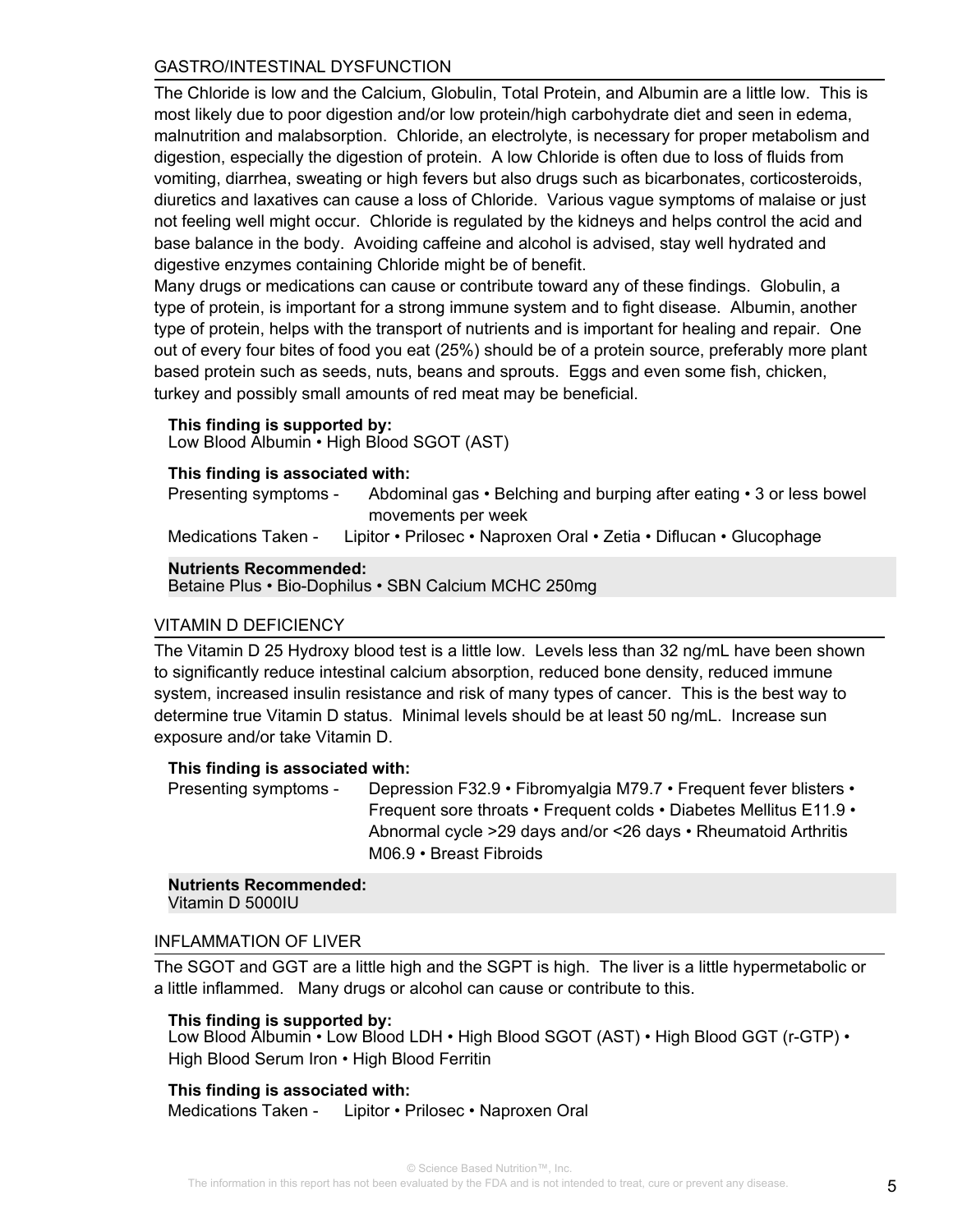### THYROID CONSIDERATIONS

The TSH is high, the T7 and T4 are low, and the T3 Uptake is optimal. These findings could be due to thyroid or other medications. Regardless, the thyroid metabolism appears low due to the level of T4. TSH will usually elevate with low thyroid function. The elevated TSH should push or stimulate the thyroid to produce more thyroid hormones but the thyroid is not responding properly.

If thyroid symptoms are present then further testing and retesting is indicated. The thyroid gland controls your basal metabolic rate. This is the rate at which your body heals and repairs itself. It also determines how fast chemical reactions occur in the body. With a low-functioning thyroid, your immune system is going to be low, digestion is going to be slow and energy will be reduced. It is difficult to have a good cholesterol level with a low functioning thyroid. Large amounts of cauliflower, sauerkraut (cabbage), and asparagus do lower thyroid function; so do not eat these foods more than a couple of times per week. Note: poor digestion, low vitamin D, low protein, lack of exercise, infection, inflammation, liver and kidney dysfunction, deficiencies of minerals and vitamins as well as exposure to toxic elements and chemicals can cause or contribute to thyroid dysfunction and caffeine lowers thyroid function. Use of nutrients to support the thyroid and changes in diet can change thyroid function can alter the need or dosage of medications. Improving diet and correcting the problems mentioned above might have the best effect. Interestingly, most cancers are seen in people with low thyroid function.

#### **This finding is associated with:**

Depression F32.9 • Hypercholesterolemia (High Cholesterol) E78.0 • Energy level is worse than it was 5 years ago • Cold hands • Cold feet • Heart skips beats • Frequently feels cold • Excessive menstrual flow • Abnormal cycle >29 days and/or <26 days • Heart palpitations Presenting symptoms -

Medications Taken - Lipitor

**Nutrients Recommended: ThyroAdvance** 

#### ANEMIA AND POSSIBLE HEMOCHROMATOSIS

The Ferritin is very high, the Serum Iron is a little high, the Red Blood Count (RBC), Hemoglobin, and Hematocrit are a little low, and the White Blood Count (WBC) is optimal. This may be an inflammatory condition possibly involving the liver or a more serious disease. This may also be a condition associated with improper utilization of iron known as Hemochromatosis. More serious conditions might be developing as noted below but it is also possible that the Ferritin is so high that it is affecting the ability to produce RBC's. A single trial phlebotomy is recommended as long as there is no history of cancer, liver disease or serious inflammation.

Hemochromatosis is excess iron stores. The solution for Hemochromatosis is periodic phlebotomies (blood letting) in order to pull excess iron out of your system and lower your iron stores. Ferritin is a blood test that detects the level of iron stores and iron reserves. The Ferritin test determines the severity of Hemochromatosis and can be used to monitor the need for therapeutic phlebotomies. In the early stages there are no symptoms or only vague symptoms such as painful joints, fatigue, weakness, a loss of libido/sex drive, abdominal pains and swelling, auto immune thyroid problems, auto immune disease, and various heart problems, such as a-fib and heart flutters. If left untreated, the excess iron (Ferritin) builds up in the organs for hemochromatosis patients - especially in the liver, heart, spleen, and pancreas - it tends to destroy cells. Eventually, the iron builds up in the organs similar to rust. Long term excess iron can cause hormonal problems in men and women as well as frequent infections, skin bronzing or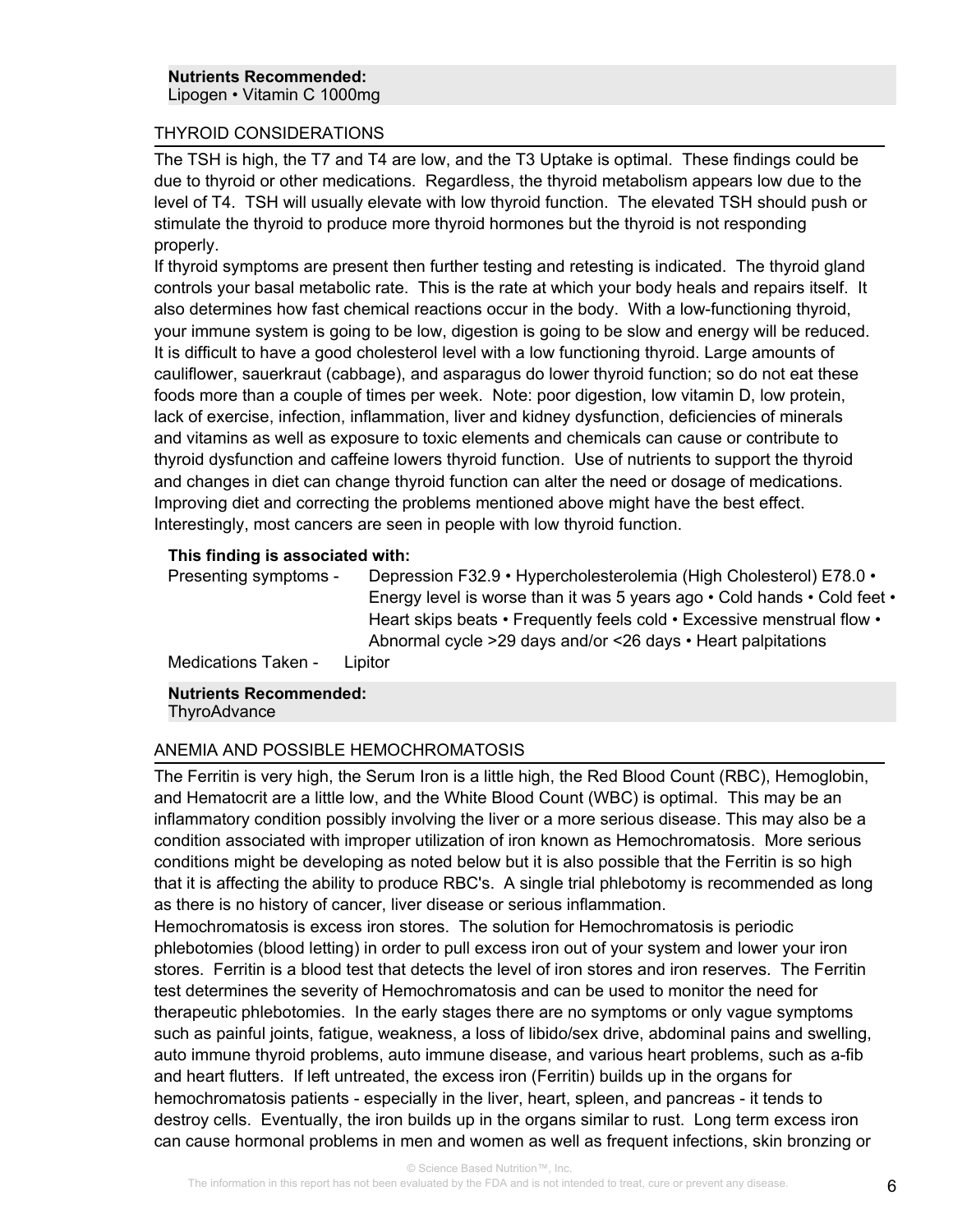hair loss. Hemochromatosis can be a significant cause of early death especially in men who are being treated for heart, liver, kidney disease, cancer, high blood pressure, diabetes, stroke or other chronic problems. Liver cirrhosis (liver scarring), spleen enlargement (splenomegaly), liver cancer, heart failure, diabetes, and arthritis are all possibilities for advanced untreated hemochromatosis sufferers as the excess iron builds up to cause tissue damage. Hemochromatosis is rare in women who are having monthly periods. However, as a women enters menopause, women develop it at the same rate as men once menses stops. Various extensive drugs, hormones and treatments might be tried when the most important thing to do is to get rid of some iron using phlebotomies on a regular basis. Genetic or not, this is a familial condition- if one person in the family has it, more than likely other members and extended family are also affected.

There is anemia indicated with the low RBC, Hemoglobin, and Hematocrit that is likely due to the Hemochromatosis. If there is no advanced kidney or liver disease, cancer or diabetes, then one phlebotomy (having blood taken or drawn) of one pint of blood at least 2-4 weeks before your next blood test is recommended but only if cancer or other contraindications for phlebotomy are absent.

#### **Nutrients Recommended:**

Methyl B12 Select • Silymarin 80 (Milk Thistle)

#### NOTED BLOOD VALUES

The Magnesium is high. This is seen with kidney involvment, use of antacids containing magnesium, hypotension and central nervous system depression and poor utilization of magnesium.

The Cholesterol and the LDL are a little high. This is not critical but it could be better. Excess weight, poor diet, caffeine intake and lack of exercise all contribute to this condition.

The MCHC is a little high. MCHC is the concentration of hemoglobin in the average red cell. The body is producing new red blood cells and at this level is not that significant.

The Glomerular Filtration Rate Estimated (eGFR) is optimal. The eGFR is a calculated estimate of the actual glomerular filtration rate and is based on your serum Creatinine concentration. The calculation uses formulas that may also include your age, gender, height, and weight. In some formulas, race may also be used in the calculation.

The kidneys filter blood and help control blood pressure. They remove waste and water and produce urine. eGFR is one of the best tests to indicate how healthy your kidneys are. It is important to know your eGFR because one may not be able to feel kidney damage.

Over 59-preferred

35 to 58-early kidney damage

16 to 34-moderate kidney damage

1 to 15 severe kidney damage

\* Please note that if your test result is less than 15, dialysis or transplant may be needed soon.

The Creatine Kinase is a little high. This is commonly associated with a mild breakdown of muscle and is commonly seen with exercise. Make sure the diet has sufficient high quality protein.

The LDH is low and is not significant. It may be an inherited trait.

**This finding is associated with:** Medications Taken - Glucophage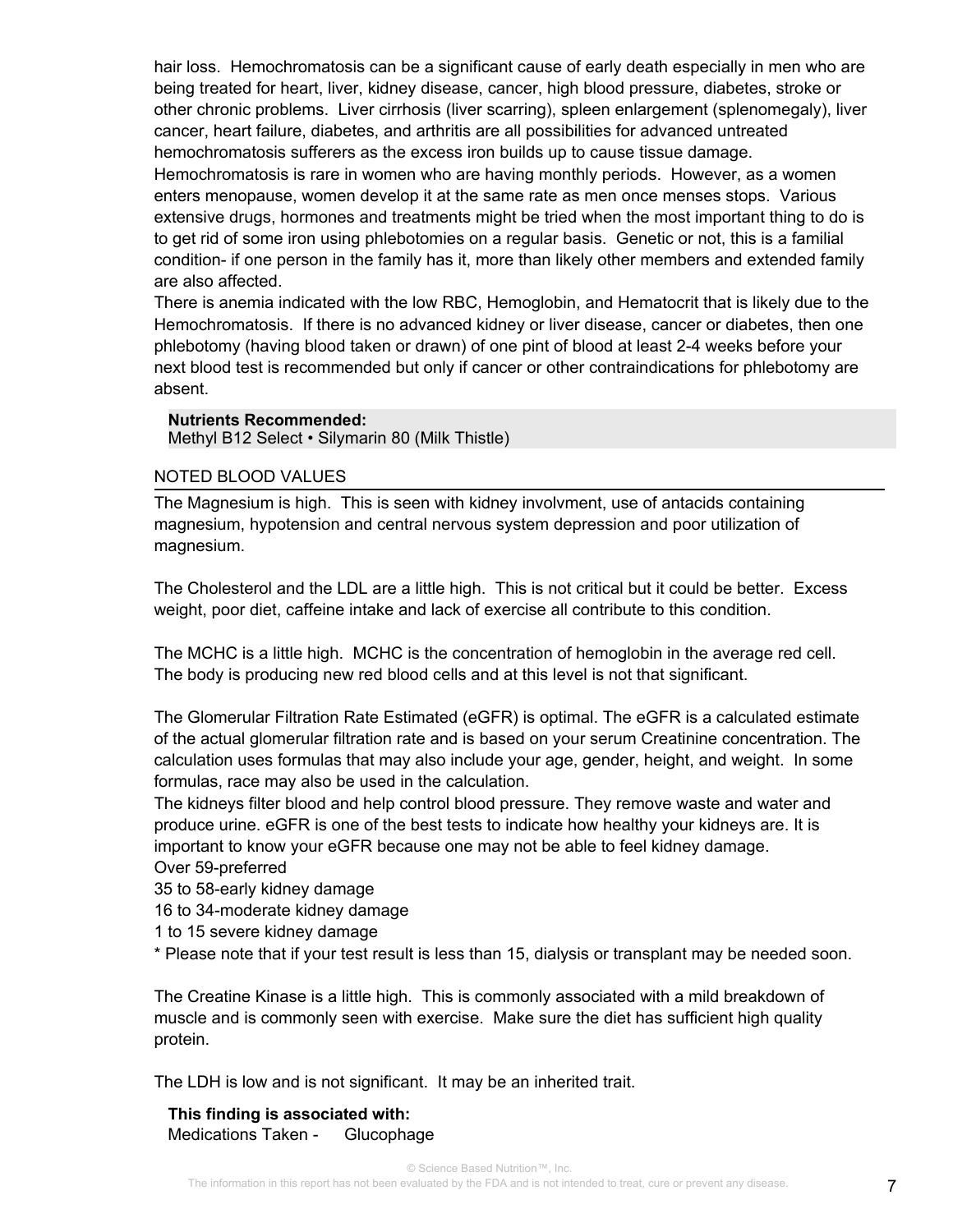**Nutrients Recommended:** Opti EPA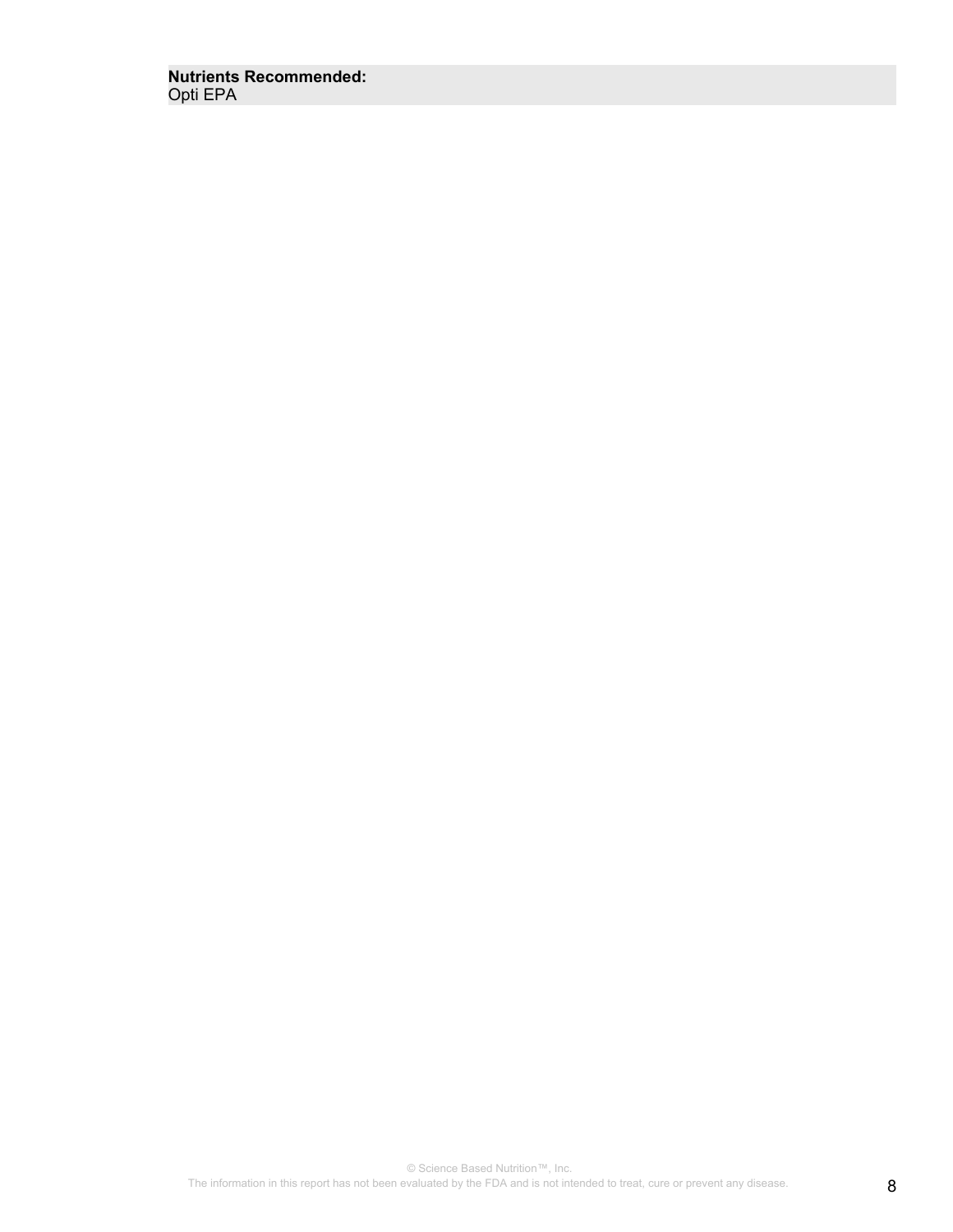# **LIFESTYLE & DIETARY RECOMMENDATIONS**

### DIET FOCUS

Food can be broken down into basically two categories:

- 1. Energy (calories from fat, carbohydrates and protein)
- 2. Nourishment (the nutrient density of the food; vitamin and mineral content).

When planning your meals, use this thought process:

- 1. Get at least 2 vegetables with each meal. Fruit should be limited only if you have glucose handling issues. However, always consume more vegetables than fruits.
- 2. Proteins: 25-35% of the meal needs to be of a protein source.

 > Focus on good quality protein and not the processed protein bars, drinks, and powders. > Most desirable proteins: meats (like chicken, fish, turkey and even red meat), eggs, beans, seeds, nuts, sprouts, quinoa, nut butters (ie. peanut butter, cashew butter, almond butter).

 > Eliminate these least desirable proteins: processed soy, processed dairy, pork, processed luncheon meats (those that contain "nitrates" or "nitrites").

- 3. Carbohydrates: 40-60% of your meal needs to be carbohydrate. > Most desirable carbohydrates sources: whole grain breads, pastas (including egg noodles), and rice, whole vegetables, whole fruit > Eliminate these least desirable carbohydrates: white sugar, white flour, fruit juice, high fructose corn syrup, chips, French fries, pop/soda
- 4. Fats: Your meal should contain anywhere from 15-25% fat.

 > Most desirable fat sources: nuts (cashews, almonds, pecans, walnuts, Brazil nuts (raw and unsalted are preferred), seeds (sunflower seeds, pumpkin seeds), avocados, coconut oil, fish, nut butters (peanut butter, almond butter, etc)

> Desirable Cooking Oils: Grape Seed Oil, Olive Oil, Coconut Oil, Palm Oil

 > Eliminated these least desirable fat sources: anything with trans-fat (AKA: hydrogenated fat), interesterified fat or Olestra. Bacon, sausage, etc.

 > Strictly avoid hydrogenated/trans-fats: About 80% of trans fats in your diet come from processed foods, fast food, primarily snack foods and desserts.

5. Special instructions may be given based upon certain metabolic conditions such as cancer, diabetes, kidney disorders etc.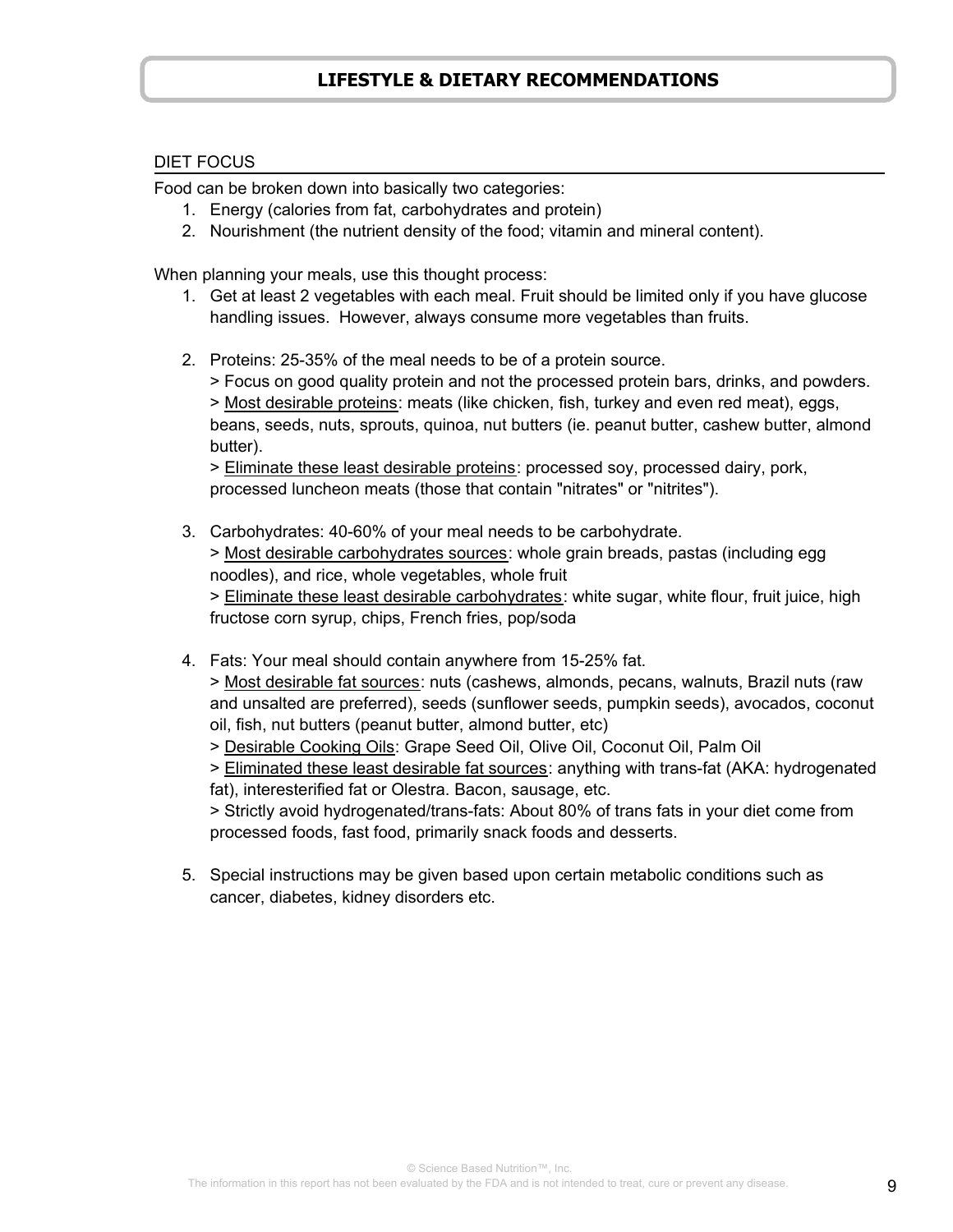## IDENTIFYING LOW NUTRIENT DENSE FOODS

Below is a list of foods and items that will help you identify low nutrient dense foods and cooking/storage processes that lower the nutrient density in foods. These are strongly recommended you avoid. READ YOUR INGREDIENT LABELS!! Later in your report, you will find exchanges for these items and helpful hints for implementing these lifestyle habits.

1. Artificial Sweeteners: "aspartame", "saccharin", "sucralose", "acesulfame potassium", "sorbitol", "maltitol", etc.

2. Flavor Enhancers and Preservatives: "MSG", "monosodium glutamate", "nitrate" or "nitrite" ingredients found in many dressings, sauces, Chinese foods, processed meats, pork products, bologna, some wieners, and many luncheon meat. HVP (hydrolyzed vegetable protein) and processed soy proteins can contain up to 40% MSG.

3. Artificial colors and dyes: look for terms such as "FD&C", "lake", "red", "yellow", etc. Read your supplement labels carefully.

4. Canned Foods and Drinks: choose fresh or frozen varieties. Limit canned food consumption to canned beans and tuna. Foods stored in glass are acceptable.

5. Microwave Cooking and Deep Frying lower the nutrient density more so than stove top cooking.

6. Artificial Fats: "hydrogenated" [a.k.a. "trans fat"] and "interesterified" fats are found in margarine, many pre-packaged foods, supplements, and dressings; avoid "Olestra" containing products.

7. Refined Carbohydrates: processed foods such as white sugar, white flour, corn syrup, "enriched" foods, etc.

8. Commercial Meats: Try to get the cleanest, freshest meat you can find. Look for meat that is labeled with terms such as "No Hormones", "No Antibiotics", "Free Range", "Organic", etc.

9. Shellfish and Bottom-feeders: crab, shrimp, lobster, oyster, catfish, etc.

10. Dairy Products: cottage cheese, yogurt, cheese, sour cream, etc. (anything with cow's milk). This does not include eggs.

11. Coffee (regular & chemically decaffed), Liquor (distilled), All sodas, Tea (black decaf & black regular). Organic herbal teas are acceptable.

12. Soy Products: isolated soy protein, texturized vegetable protein, soy supplements, soy protein powder, soy protein bars, tofu, etc. Limited fermented soy products (tempeh and miso) and whole soy beans are acceptable. Don't make soy your main protein source, limit to 3-4 servings per week.

13. Chlorine and Fluoride Sources: tap water, heavy chlorine exposure in swimming pools, fluoride toothpaste, fluoride supplements, fluoride mouthwash, etc.

## DIABETIC RECOMMENDATIONS

- 1. Avoid all fruit juices.
- 2. Eat only one fruit and at least four fresh vegetables per day.
- 3. Eat a snack every hour and a half to two hours.

 > Eat by the clock. This is going to help take stress off your liver and maintain your glucose at a good level so it doesn't fluctuate so much.

 > The snack should be 4 to 5 bites of a complex carbohydrate, protein or foods that have healthy fats in them such as: sunflower seeds, pumpkin seeds, nuts, carrots with hummus or a few bites of chicken would be fine to eat.

4. Do this for at least the next two months or until your evaluation.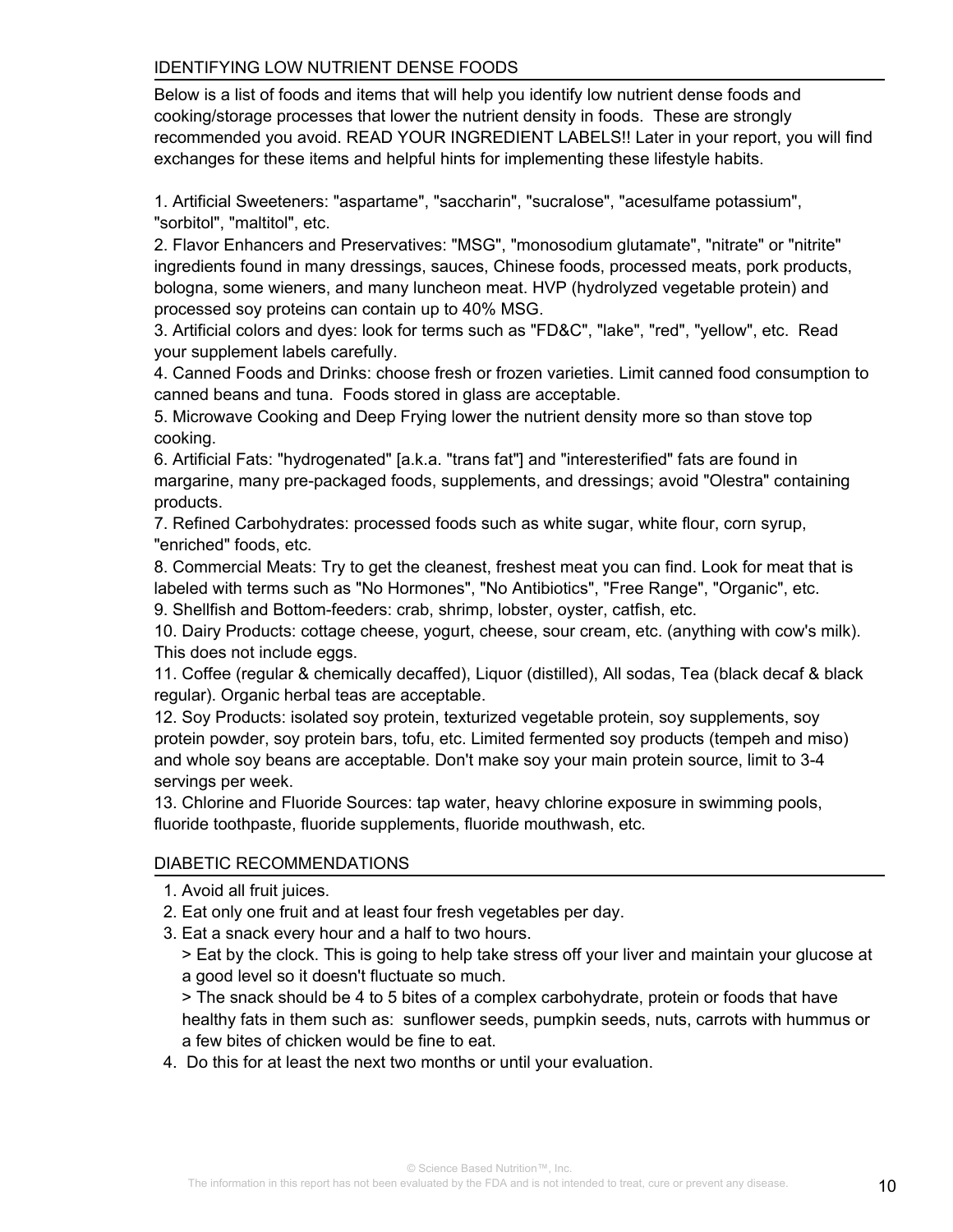### AEROBIC EXERCISE

Examples of aerobic exercise are jogging, cycling, elliptical trainer, fast-paced walking, etc. It is recommended that you build up to at least 40 minutes a day. If at first you do not have the energy to exercise this much, it is recommended that you start slowly by exercising 10 minutes two or three times a day until you can gradually build up to 40 minutes a day.

### STRENGTH TRAINING

If you are not currently on a weight training program, a muscle building exercise (i.e. step exercise) 10 minutes a day is encouraged. If at first you do not have the energy or physical ability to perform this exercise, it is recommended that you start slowly by setting a goal to do this exercise 2 minutes two or three times a day until you can gradually build up to 10 minutes a day.

#### WATER CONSUMPTION

Drink 1 quart of clean, filtered water per 50lbs of body weight per day. Do not go over 3 quarts regardless of your weight. More water might be necessary depending on exercise, environment and perspiration. We recommend using a multiple filtration system for your drinking and cooking water. There are several types of these, which include reverse osmosis. Distilled water is not recommended. Since distilled water has little or no mineral content, it acts like a vacuum that can actually leach minerals from your system.

A word of caution - **anytime you make drastic changes in diet, vitamin intake, or exercise, realize that you may feel somewhat worse before you feel better.** It doesn't happen often, but as your body detoxifies, you may feel worse if it occurs too fast. If you do feel worse, don't panic, it will pass in a few days. If this problem does occur, take half of what is recommended for three days and slowly over two weeks progress to taking the complete program.

Everything that has been recommended is very important and many of these things work together. In order to get the most effective results, it is important that you follow the program exactly as outlined. Following the diet may not be easy, but if you do, you will get the best outcome. Likewise, if you don't take the vitamins, or only take part of them, you may not see the expected results. Many people with some very serious problems have been helped using this program. The purpose of this analysis is to benefit you. This is for your well being, so please do the program as recommended so that you will achieve the best results.

Attached is a list of supplements that have been carefully selected for your specific problems. All supplements dosages should be spread throughout the day and taken with food unless otherwise suggested. These supplement brands are recommended because they are of the highest quality. Occasionally, you will hear rumors regarding vitamin toxicity. Rest assured that these issues have been researched and the risk of significant side effects is extremely low. Historical data and experience have shown these supplements, along with the dietary changes, to be the best in helping you achieve the necessary improvements needed on your test results.

Please keep this report for future reference and bring it with you to your next evaluation.

If we can be of any further assistance to you or your family please do not hesitate to ask.

#### **Yours in health,**

**Debi Foli, NP, CNC**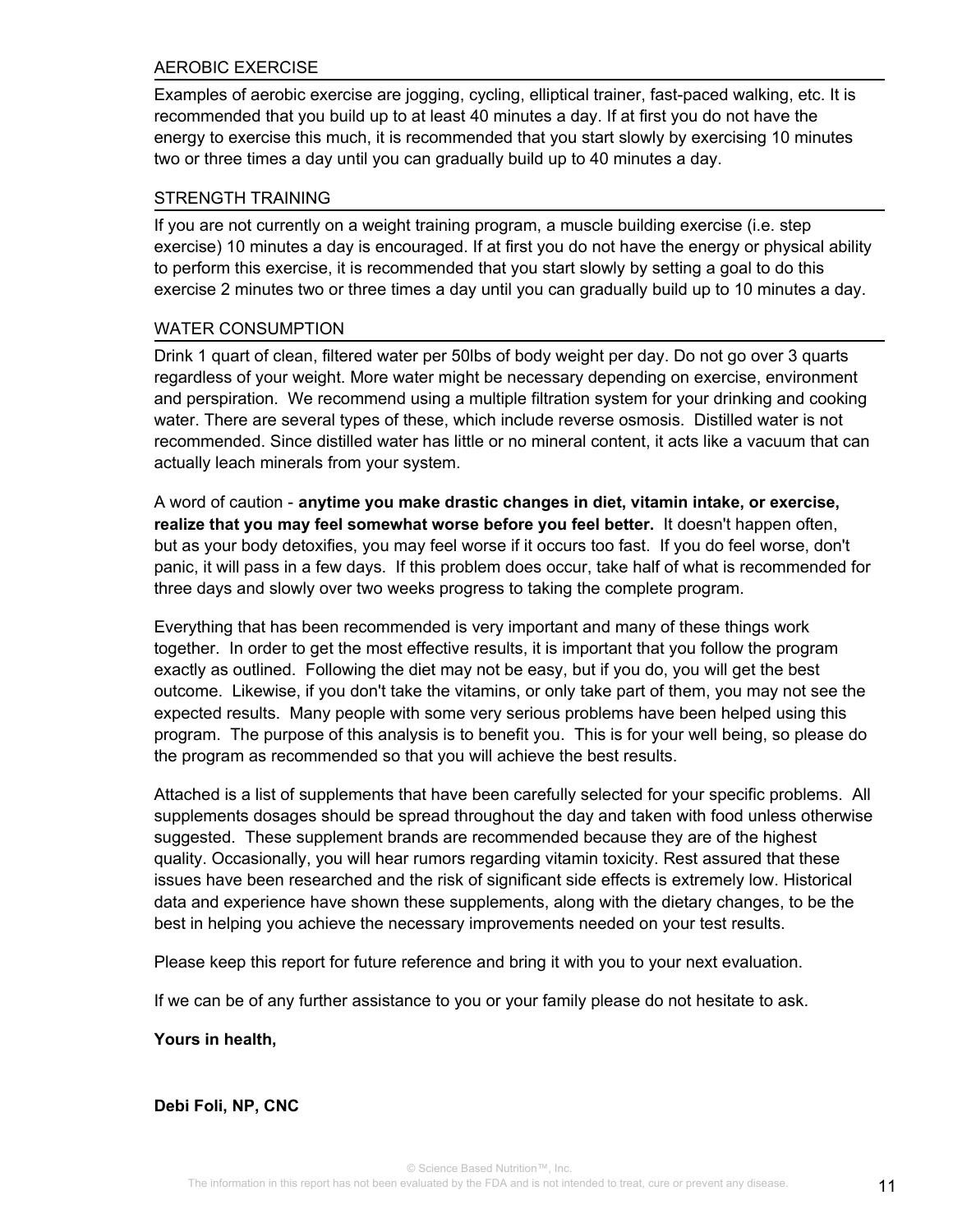| Lab: LabCorp<br><b>Blood Test Results</b><br>Name: Ann Onymous      |            |                       |                     |                       |            |  |          |                    |        |                  |
|---------------------------------------------------------------------|------------|-----------------------|---------------------|-----------------------|------------|--|----------|--------------------|--------|------------------|
| Legend:<br>$\blacksquare$ Warning<br><b>COL</b><br><b>High Risk</b> | Critical   | $\bigstar$ Optimal    |                     | <b>to</b> Improvement |            |  | ම Worse  | $Ø$ No Improvement |        |                  |
| <b>Test Description</b>                                             | 06/13/2017 | <b>Current Rating</b> | Prior<br>04/15/2017 | Delta                 | Healthy    |  | Clinical |                    | Units  |                  |
| Glucose                                                             | 93.00      | $\star$               | 178.00              | $\odot$               | $80.00 -$  |  | 95.00    | $65.00 -$          | 99.00  | mg/dL            |
| Hemoglobin A1C (Gly-Hgh)                                            | 6.70       | <b>High</b>           | 8.70                | ☺                     | $4.80 -$   |  | 5.60     | $4.50 -$           | 6.40   | $\%$             |
| Uric Acid                                                           | 5.30       | $\star$               | 5.60                |                       | $3.50 -$   |  | 6.60     | $2.50 -$           | 7.10   | mg/dL            |
| <b>BUN (Blood Urea Nitrogen)</b>                                    | 17.00      | $\star$               | 20.00               | $\odot$               | $8.00 -$   |  | 18.00    | $6.00 -$           | 24.00  | mg/dL            |
| Creatinine                                                          | 0.79       | $\star$               | 1.00                | $\odot$               | $0.70 -$   |  | 0.87     | $0.57 -$           | 1.00   | mg/dL            |
| <b>GFR Est.</b>                                                     | 66.00      | $\star$               | 70.00               |                       | 59.00 -    |  | 145.00   | 45.00 -            |        | 150.00 /min/1.73 |
| <b>BUN / Creatinine Ratio</b>                                       | 18.48      | ★                     | 21.00               | ☺                     | $12.00 -$  |  | 19.00    | $9.00 -$           | 23.00  | ratio            |
| Sodium                                                              | 141.00     | ★                     | 139.00              |                       | 139.00 -   |  | 143.00   | 134.00 -           | 144.00 | mmol/L           |
| Potassium                                                           | 4.11       | $\star$               | 4.10                |                       | $3.80 -$   |  | 4.50     | $3.50 -$           | 5.20   | mmol/L           |
| Chloride                                                            | 96.00      | Low                   | 90.00               | $\odot$               | $102.00 -$ |  | 105.00   | $97.00 -$          | 106.00 | mmol/L           |
| Magnesium                                                           | 2.30       | High                  | 2.20                | ☺                     | $1.90 -$   |  | 2.20     | $1.60 -$           | 2.30   | mg/dL            |
| Calcium                                                             | 9.40       | low                   | 9.30                | $\odot$               | $9.61 -$   |  | 10.00    | $8.70 -$           | 10.20  | mg/dL            |
| Phosphorus                                                          | 0.00       | <b>Very Low</b>       | 3.90                | ☺                     | $3.40 -$   |  | 4.00     | $2.50 -$           | 4.50   | mg/dL            |
| <b>Total Protein</b>                                                | 6.20       | low                   | 5.95                | $\odot$               | $7.10 -$   |  | 7.61     | $6.00 -$           | 8.50   | g/dL             |
| Albumin                                                             | 4.00       | low                   | 3.55                | $\odot$               | $4.10 -$   |  | 4.50     | $3.50 -$           | 5.50   | g/dL             |
| Globulin                                                            | 2.20       | low                   | 1.40                | $\odot$               | $2.80 -$   |  | 3.51     | $1.50 -$           | 4.50   | g/dL             |
| A/G Ratio                                                           | 1.23       | $\star$               | 1.22                |                       | $1.20 -$   |  | 1.60     | $1.10 -$           | 2.50   | ratio            |
| <b>Total Bilirubin</b>                                              | 0.44       | $\star$               | 0.52                |                       | $0.30 -$   |  | 0.90     | $0.00 -$           | 1.20   | mg/dL            |
| Alk. Phosphatase                                                    | 77.00      | $\star$               | 67.00               |                       | 64.74 -    |  | 91.26    | $39.00 -$          | 117.00 | IU/L             |
| <b>Creatine Kinase</b>                                              | 134.00     | high                  | 150.00              | ☺                     | $32.00 -$  |  | 116.00   | $24.00 -$          | 173.00 | U/L              |
| LDH                                                                 | 87.00      | Low                   | 224.00              | ☺                     | $154.31 -$ |  | 190.70   | $119.00 -$         | 226.00 | IUIL             |
| SGOT (AST)                                                          | 32.00      | high                  | 65.00               | $\odot$               | $10.00 -$  |  | 26.00    | $0.00 -$           | 40.00  | IU/L             |
| SGPT (ALT)                                                          | 40.00      | High                  | 70.00               | $_{\odot}$            | $8.00 -$   |  | 26.00    | $0.00 -$           | 32.00  | IUIL             |
| GGT (r-GTP)                                                         | 50.00      | high                  | 66.00               | $_{\odot}$            | $10.00 -$  |  | 35.00    | $0.00 -$           | 60.00  | IUIL             |
| Serum Iron                                                          | 121.00     | high                  | 31.00               | $_{\odot}$            | $71.00 -$  |  | 115.00   | 27.00 -            | 159.00 | ug/dL            |
| Ferritin                                                            | 320.00     | Very High             | 430.00              | $\odot$               | $45.00 -$  |  | 110.00   | $15.00 -$          | 150.00 | ng/mL            |
| <b>Total Cholesterol</b>                                            | 188.00     | high                  | 227.00              | $\odot$               | $150.00 -$ |  | 180.00   | $100.00 -$         | 199.00 | mg/dL            |
| Triglyceride                                                        | 84.00      | $\star$               | 85.00               |                       | $50.00 -$  |  | 125.00   | $0.00 -$           | 149.00 | mg/dL            |
| <b>HDL Cholesterol</b>                                              | 63.00      | $\star$               | 43.00               | ☺                     | $55.00 -$  |  | 120.00   | 39.00 -            | 140.00 | mg/dL            |
| <b>VLDL Cholesterol</b>                                             | 18.00      | $\star$               | 17.00               |                       | $6.00 -$   |  | 20.00    | $5.00 -$           | 40.00  | mg/dL            |
| <b>LDL Cholesterol</b>                                              | 87.00      | high                  | 111.00              | $_{\odot}$            | $50.00 -$  |  | 75.00    | $6.00 -$           | 99.00  | mg/dL            |
| Total Cholesterol / HDL Ratio                                       | 3.00       | $\star$               | 5.20                | $\odot$               | $0.00 -$   |  | 4.00     | $0.00 -$           | 4.40   | ratio            |
| <b>TSH</b>                                                          | 5.20       | High                  | 2.30                | $\odot$               | $0.50 -$   |  | 3.50     | $0.45 -$           | 4.50   | ulU/mL           |
| T4 Thyroxine                                                        | 4.20       | Low                   | 9.80                | ☺                     | $7.10 -$   |  | 9.00     | $4.50 -$           | 12.00  | ug/dL            |
| T3 Uptake                                                           | 31.00      | $\star$               | 29.00               |                       | 29.00 -    |  | 35.00    | $24.00 -$          | 39.00  | $\%$             |
| T7 (Free T4 Index) (FTI)                                            | 1.10       | Low                   | 2.80                | $\circledcirc$        | $2.61 -$   |  | 3.60     | $1.20 -$           | 4.90   |                  |
| <b>CRP C-Reactive Protein</b>                                       | 1.40       | $\star$               | 13.00               | $_{\odot}$            | $0.00 -$   |  | 1.50     | $0.00 -$           | 4.90   | mg/L             |
| White Blood Count                                                   | 5.80       | $\star$               | 3.80                | $_{\odot}$            | $5.70 -$   |  | 8.50     | $3.40 -$           | 10.80  | k/cumm           |
| Red Blood Count                                                     | 4.20       | low                   | 3.80                | $_{\odot}$            | $4.27 -$   |  | 4.78     | $3.77 -$           | 5.28   | m/cumm           |
| Hemoglobin                                                          | 11.70      | low                   | 10.20               | $_{\odot}$            | $12.60 -$  |  | 14.50    | $11.10 -$          | 15.90  | g/dL             |
| Hematocrit                                                          | 37.00      | low                   | 32.40               | $\odot$               | $38.00 -$  |  | 42.00    | $34.00 -$          | 46.60  | %                |
| <b>MCV</b>                                                          | 91.00      | $\star$               | 89.00               |                       | 84.00 -    |  | 92.00    | 79.00 -            | 97.00  | fL               |
| <b>MCH</b>                                                          | 30.20      | $\star$               | 30.90               |                       | $28.60 -$  |  | 31.00    | $26.60 -$          | 33.00  | pg               |
| <b>MCHC</b>                                                         | 34.50      | high                  | 37.00               | $_{\odot}$            | $33.20 -$  |  | 34.50    | $31.50 -$          | 35.70  | g/dL             |
| <b>Platelets</b>                                                    | 220.00     | $\star$               | 170.00              | $_{\odot}$            | $215.00 -$ |  | 319.00   | $150.00 -$         | 379.00 | k/cumm           |
| Polys/Neutrophils (SEGS-PMNS)                                       | 52.00      | $\star$               | 68.00               | $_{\odot}$            | $51.00 -$  |  | 63.00    | $40.00 -$          | 74.00  | %                |
| Lymphocytes                                                         | 24.00      | $\star$               | 23.00               | $_{\odot}$            | $24.00 -$  |  | 36.00    | $14.00 -$          | 46.00  | %                |
| Monocytes                                                           | 6.20       | $\star$               | 6.00                |                       | $5.00 -$   |  | 7.00     | $4.00 -$           | 13.00  | %                |
| Eosinophils                                                         | 3.20       | $\star$               | 3.62                | $\odot$               | $0.00 -$   |  | 3.50     | $0.00 -$           | 5.00   | %                |
|                                                                     |            |                       | 1.00                |                       | $0.00 -$   |  |          |                    |        | $\%$             |
| Basophils                                                           | 0.09       | $\star$               |                     | $\odot$               |            |  | 2.00     | $0.00 -$           | 3.00   |                  |
| ESR-Erythrocyte Sed Rate, Westergren                                | 8.00       | $\star$               | 38.00               |                       | $0.00 -$   |  | 10.00    | $0.00 -$           | 32.00  | mm/hr            |
| Vitamin D 25-Hydroxy (total)                                        | 45.00      | low                   | 12.00               | $_{\odot}$            | $50.00 -$  |  | 90.00    | $30.00 -$          | 100.00 | ng/mL            |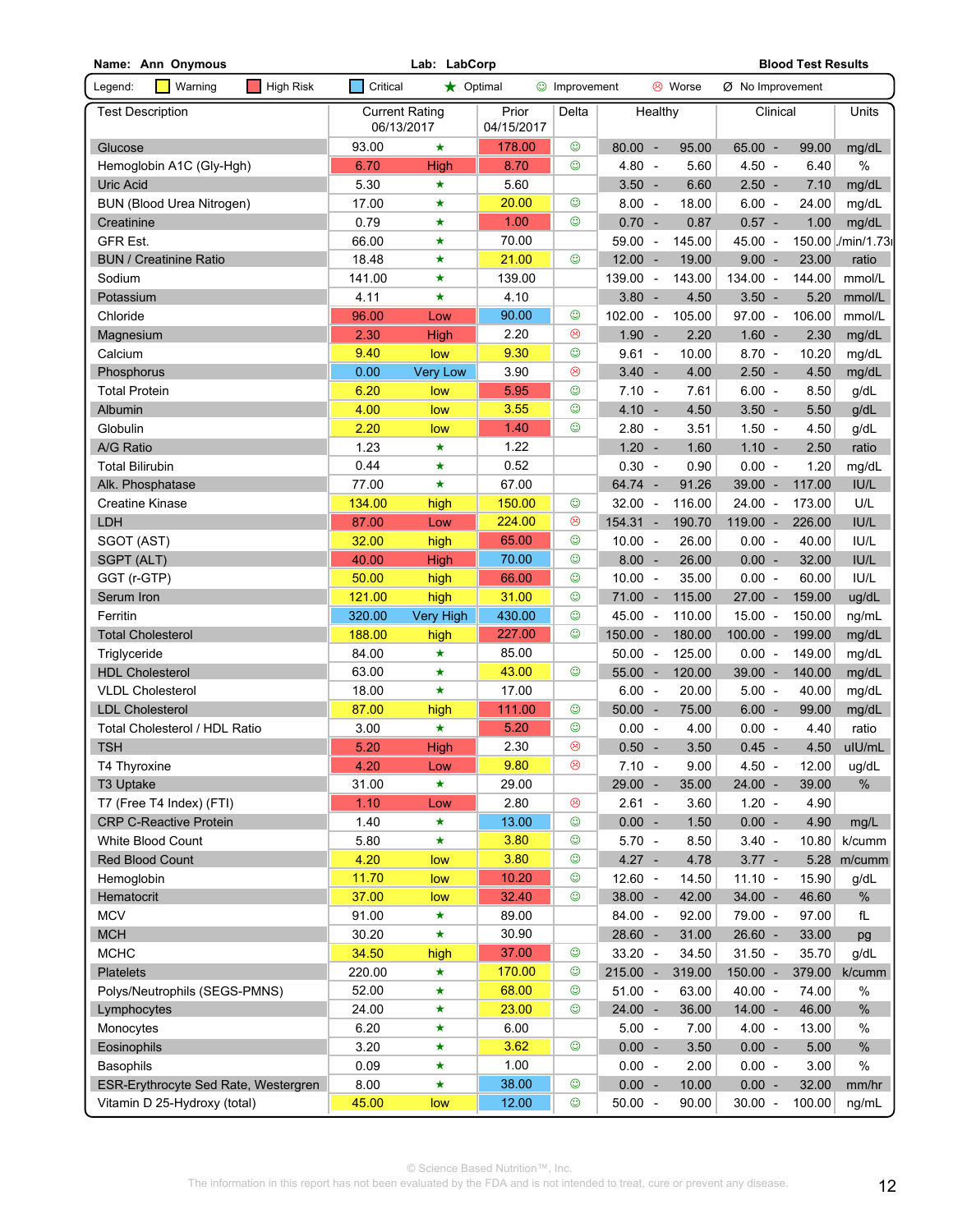| Name: Ann Onymous                                         | Lab: LabCorp  |               |                      |                 | <b>Blood Test Results</b> |  |  |  |
|-----------------------------------------------------------|---------------|---------------|----------------------|-----------------|---------------------------|--|--|--|
| Legend:<br>Warning<br><b>High Risk</b>                    | Critical      |               |                      |                 |                           |  |  |  |
|                                                           |               |               | <b>Prior Results</b> |                 |                           |  |  |  |
|                                                           | 04/13/2016    | 03/17/2015    | 04/15/2014           | 05/10/2013      | 06/13/2012                |  |  |  |
| Glucose                                                   | 93.00         | 98.00         | 96.00                | 99.00           | 109.00                    |  |  |  |
| Hemoglobin A1C (Gly-Hgh)                                  | 5.30          | 4.00          |                      | 5.60            | 5.80                      |  |  |  |
| <b>Uric Acid</b>                                          |               | 4.00          |                      | 5.50            | 5.60                      |  |  |  |
| <b>BUN (Blood Urea Nitrogen)</b>                          |               | 21.00         |                      | 20.00           | 20.00                     |  |  |  |
| Creatinine                                                |               | 1.20          |                      | 1.00            | 1.00                      |  |  |  |
| <b>GFR Est.</b>                                           |               |               |                      |                 |                           |  |  |  |
| <b>BUN / Creatinine Ratio</b>                             |               |               |                      | 20.00           | 20.00                     |  |  |  |
| Sodium                                                    |               | 138.00        |                      | 139.00          | 135.00                    |  |  |  |
| Potassium                                                 |               | 3.60          |                      | 4.00            | 4.30                      |  |  |  |
| Chloride                                                  |               | 101.00        |                      | 103.00          | 101.00                    |  |  |  |
| Magnesium                                                 |               | 2.40          |                      | 2.20            | 2.20                      |  |  |  |
| Calcium                                                   |               | 9.50          |                      | 9.30            | 9.40                      |  |  |  |
| Phosphorus                                                |               | 3.80          |                      | 3.80            | 3.90                      |  |  |  |
| <b>Total Protein</b>                                      |               | 7.80          |                      | 7.80            | 7.00                      |  |  |  |
| Albumin                                                   |               | 4.30          |                      | 4.10            | 4.10                      |  |  |  |
| Globulin                                                  |               | 3.50          |                      | 3.70            | 3.80                      |  |  |  |
| A/G Ratio                                                 |               |               |                      | 1.10            | 1.50                      |  |  |  |
| <b>Total Bilirubin</b>                                    |               |               |                      | 0.50            | 0.50                      |  |  |  |
| Alk. Phosphatase                                          |               | 90.00         | 200.00               | 68.00           | 88.00                     |  |  |  |
| <b>Creatine Kinase</b>                                    |               | 125.00        |                      |                 | 300.00                    |  |  |  |
| LDH                                                       |               |               | 44.00                | 135.00          | 99.00                     |  |  |  |
| SGOT (AST)                                                |               | 50.00         | 70.00                | 40.00           | 16.00                     |  |  |  |
| SGPT (ALT)                                                |               |               | 70.00                | 55.00           | 50.00                     |  |  |  |
| GGT (r-GTP)                                               |               | 55.00         | 200.00               | 70.00           | 120.00                    |  |  |  |
| Serum Iron                                                |               | 80.00         |                      | 110.00          | 80.00                     |  |  |  |
| Ferritin                                                  |               | 10.00         |                      | 4.00            | 8.00                      |  |  |  |
| <b>Total Cholesterol</b>                                  |               | 200.00        |                      | 215.00          | 200.00                    |  |  |  |
|                                                           |               | 150.00        |                      | 82.00           | 200.00                    |  |  |  |
| Triglyceride<br><b>HDL Cholesterol</b>                    |               | 50.00         |                      | 45.00           | 50.00                     |  |  |  |
| <b>VLDL Cholesterol</b>                                   |               | 10.00         |                      |                 |                           |  |  |  |
|                                                           |               | 140.00        |                      | 30.00<br>140.00 | 10.00                     |  |  |  |
| <b>LDL Cholesterol</b><br>Total Cholesterol / HDL Ratio   |               |               |                      |                 | 140.00                    |  |  |  |
|                                                           | 2.40          | 4.00          |                      | 5.00            | 4.00                      |  |  |  |
| <b>TSH</b>                                                |               |               |                      |                 |                           |  |  |  |
| T4 Thyroxine                                              | 10.02         |               |                      | 8.00            |                           |  |  |  |
| T3 Uptake                                                 | 32.00<br>3.00 |               |                      | 31.00           |                           |  |  |  |
| T7 (Free T4 Index) (FTI)<br><b>CRP C-Reactive Protein</b> |               | 10.00         |                      | 2.40            | 5.00                      |  |  |  |
|                                                           | 15.01<br>7.60 |               |                      | 22.00<br>7.40   |                           |  |  |  |
| White Blood Count                                         | 3.96          | 11.00<br>2.20 |                      | 2.90            | 8.00                      |  |  |  |
| Red Blood Count                                           |               |               |                      |                 | 5.00                      |  |  |  |
| Hemoglobin                                                | 9.20          | 9.50          |                      | 14.00           | 14.00                     |  |  |  |
| Hematocrit                                                | 38.70         | 31.00         |                      | 44.00           | 40.00                     |  |  |  |
| <b>MCV</b>                                                | 90.00         | 90.00         |                      | 89.00           | 98.00                     |  |  |  |
| <b>MCH</b>                                                | 30.60         | 31.00         |                      | 30.00           | 33.00                     |  |  |  |
| <b>MCHC</b>                                               | 35.00         | 35.00         |                      | 34.00           | 36.00                     |  |  |  |
| Platelets                                                 | 255.00        | 280.00        |                      | 268.00          | 460.00                    |  |  |  |
| Polys/Neutrophils (SEGS-PMNS)                             | 55.00         |               |                      | 55.00           | 54.00                     |  |  |  |
| Lymphocytes                                               | 29.00         |               |                      | 54.00           | 47.00                     |  |  |  |
| Monocytes                                                 | 6.50          |               |                      | 6.00            | 4.00                      |  |  |  |
| Eosinophils                                               | 4.33          |               |                      | 4.00            | 0.00                      |  |  |  |
| <b>Basophils</b>                                          | 1.00          |               |                      | 1.00            | 0.00                      |  |  |  |
| ESR-Erythrocyte Sed Rate, Westergren                      |               | 20.00         |                      | 33.00           | 22.00                     |  |  |  |
| Vitamin D 25-Hydroxy (total)                              |               |               |                      |                 |                           |  |  |  |